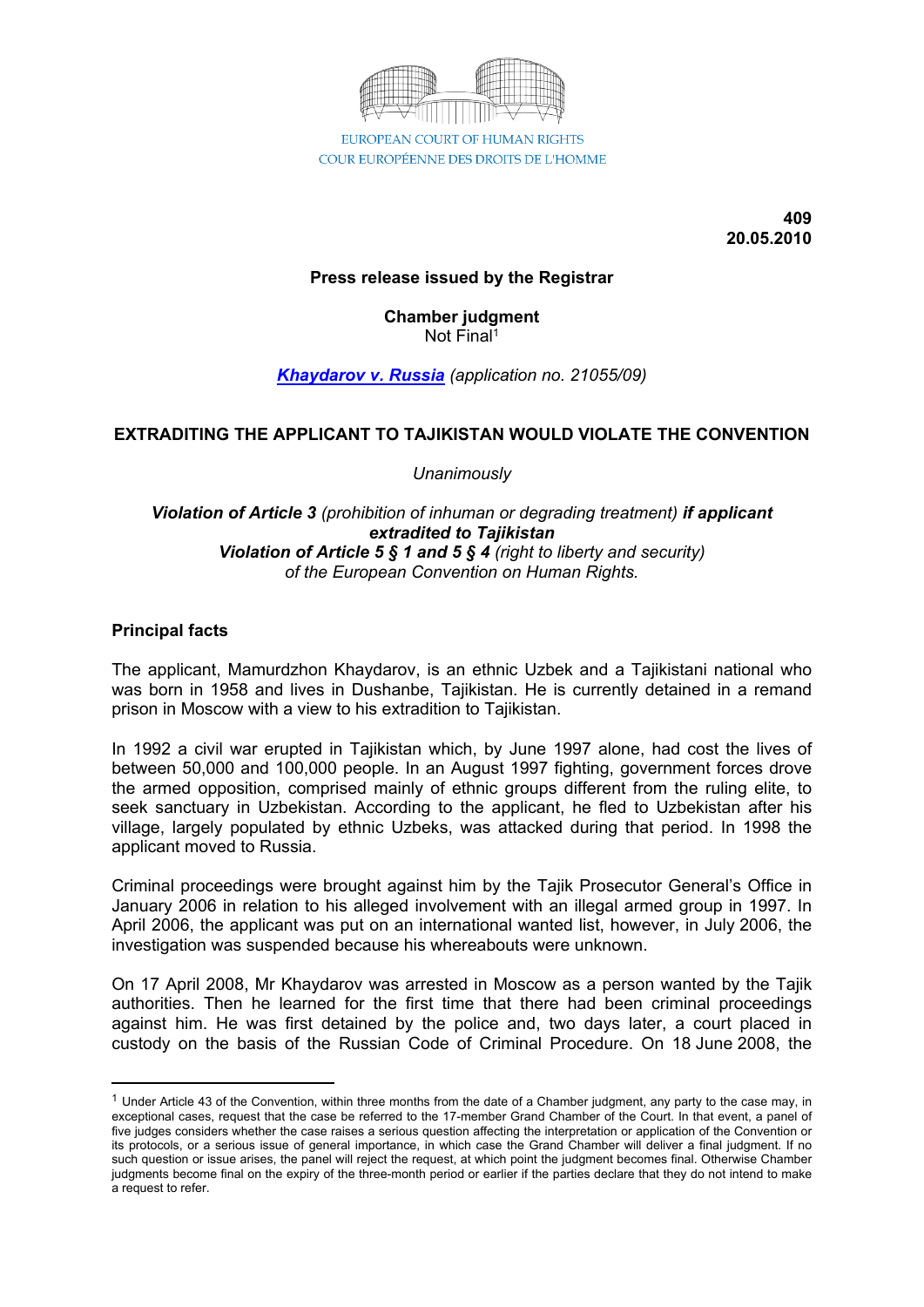court again ordered his detention for an unspecified period of time, and on 14 May 2009 the Supreme Court ordered his continued detention. Starting from 6 October 2008, the applicant's lawyer applied several times for his release which was systematically refused by the domestic courts. Mr Khaydarov's lawyer also complained unsuccessfully of the prosecutor's failure to request, as required by domestic law, an extension of the applicant's detention.

On 20 November 2008, the Russian Prosecutor General's Office ordered the applicant's extradition upon a request by the Tajik Prosecutor General made in April the same year. Mr Khaydarov challenged the extradition order in court, alleging that he was being persecuted in Tajikistan for political reasons related to the civil war. The courts heard staff from the Russian Ombudsman's office who stated that torture and ill-treatment were frequently practised in Tajikistan. Mr Khaydarov's appeals were ultimately unsuccessful, the domestic courts having found no evidence that he would be persecuted for political reasons and having relied in particular on assurances given by the Tajik Prosecutor General that the applicant will not be ill-treated and on the fact that Tajikistan had ratified most major international human-rights treaties.

In June 2008, Mr Khaydarov applied for political asylum which was refused by the immigration authorities in October the same year. He appealed against the refusal before the domestic courts, however, his appeals were dismissed. In May 2009, the United Nations High Commissioner for Refugees (UNHCR) declared the applicant a person requiring international protection, yet in September that year the immigration authorities rejected his application for temporary asylum. In November 2009, the Russian Office of the UNHCR submitted to the immigration authorities a report supporting the applicant's request for temporary asylum stating that he ran a real risk of being ill-treated if extradited to Tajikistan.

# **Complaints, procedure and composition of the Court**

Relying in particular on Articles 3 and 5, Mr Khaydarov complained of a serious risk of him being ill-treated if extradited to Tajikistan, as well of various breaches of his right not to be arbitrarily detained.

The application was lodged with the European Court of Human Rights on 22 April 2009.

Judgment was given by a Chamber of seven, composed as follows:

Christos **Rozakis** (Greece), *President,* Anatoly **Kovler** (Russia), Elisabeth **Steiner** (Austria), Sverre Erik **Jebens** (Norway) Dean **Spielmann** (Luxembourg), Giorgio **Malinverni** (Switzerland), George **Nicolaou** (Cyprus) *judges,*

and Søren **Nielsen**, *Section Registrar*.

# **Decision of the Court**

Ill-treatment (Article 3)

The Court examined first the general political climate in Tajikistan. It noted that information provided by many objective sources, such as the United Nations Committee Against Torture,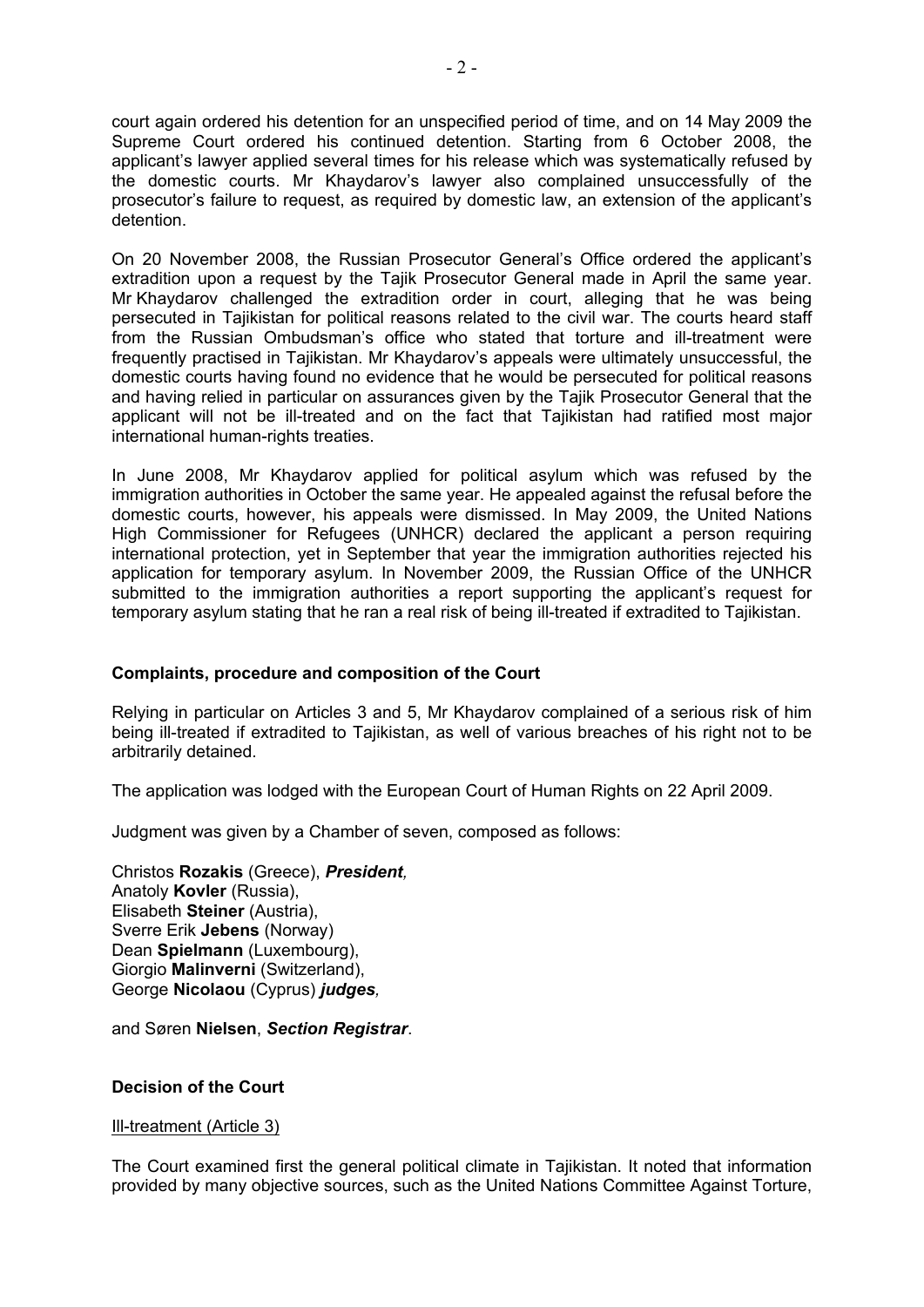Human Rights Watch and the United States Department of State, undoubtedly illustrated that the over-all human rights situation in Tajikistan gave rise to serious concerns. In particular, detainees were often kept in unrecorded detention without access to a lawyer or medical assistance and interrogation methods were at odds with international legal standards. Rampant torture was wide-spread and State officials practising it were granted impunity. The fact that Tajikistan had ratified major international human rights documents was not in itself enough to exclude the risk of Mr Khaydarov being ill-treated there.

The Court also noted that cases of discrimination against ethnic Uzbeks in Tajikistan had been reported. Mr Khaydarov was wanted by the Tajik authorities in connection to events related to the civil war; the US Department of States had indicated that several hundred political prisoners who had fought in that war were held in Tajikistan. The Russian office of the UNHCR had concluded that the criminal charges against the applicant had been disguised persecution by the Tajik authorities for his political views since they had associated him with anti-government activities which had taken place in the August 1997.

The Tajik Prosecutor General's letter to the Russian authorities could not have been regarded as diplomatic assurances guaranteeing that the applicant would not be tortured as it had been clear from that letter that no such assurances had been given. In any event, diplomatic assurances were not in themselves sufficient to guarantee that ill-treatment would not take place. That conclusion was supported by numerous reliable sources reporting that practices contrary to the Convention were either tolerated or used by the Tajik authorities.

The Court finally noted that, when examining Mr Khaydarov's appeals against the extradition order, the Russian courts had not addressed duly his complaint that he was persecuted on political grounds in Tajikistan. The courts had failed to study carefully the documents produced in the applicant's extradition case and had made no attempt to examine the possibility that the criminal charges brought against him might have been a retaliation against a former political opponent.

The Court held therefore that extraditing Mr Khaydarov to Tajikistan would violate Article 3.

# Detention (Article 5 § 1)

The Court noted that the request for the applicant's extradition had been accompanied by an arrest warrant issued by a Tajik investigator rather than by a decision of a Tajik court. Mr Khaydarov's detention was authorised twice, first on 19 April 2008 and again on 18 June 2008, by a Russian court. However, no further court decision to extend his detention had been made until 14 May 2009, when the Supreme Court had authorised the applicant's continued detention. Therefore, the domestic courts had taken ten months and twenty-five days to reconsider the applicant's detention pending extradition. Consequently, the Court concluded that, after 17 October 2008 (that was six months after his initial detention), the applicant had been detained in breach of the relevant domestic law which allowed a maximum of six months detention in the absence of a court decision extending it.

The Court therefore held that there had been a violation of Article 5 § 1.

#### Detention (Article 5 § 4)

The Court noted that it was not disputed between the parties that the applicant had spent more than two years in detention pending extradition. It further recalled that it had found earlier on numerous occasions that the Code of Criminal procedure did not allow those detained with a view to extradition to bring proceedings challenging the lawfulness of their detention if the prosecutor had not asked before that their detention be extended. Mr Khaydarov's lawyer had attempted unsuccessfully to complain of the prosecutor's failure